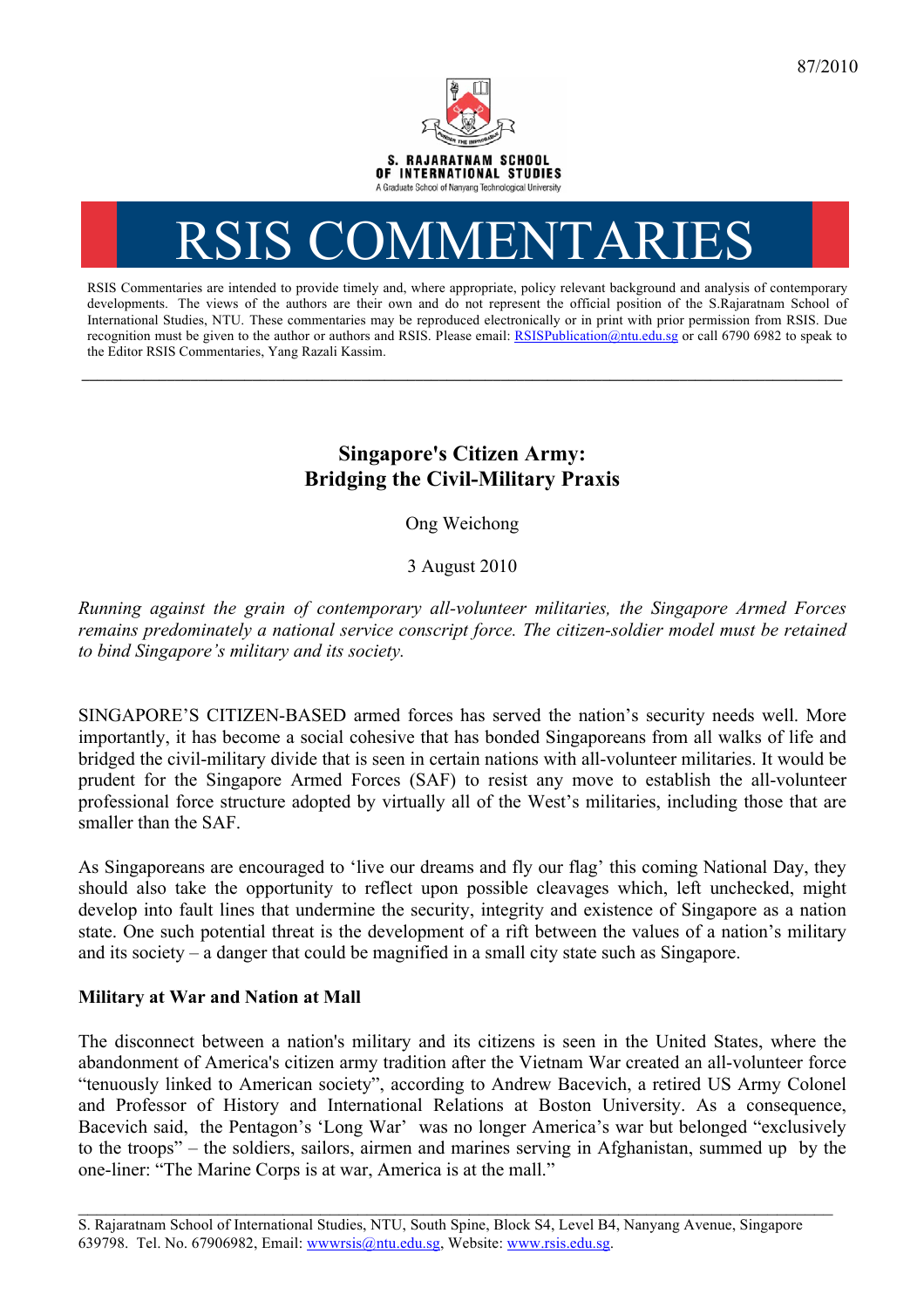Lending his weight to the issue, Paul Yingling, a Colonel in the US Army, called for a return to a conscript military and popular participation in national security decisions. Yingling reasoned that "moral exhortations for citizens to care more deeply about national defence are insufficient. Unless the public...have some personal stake in decisions of war and peace, they cannot and will not provide adequate oversight in these profound choices". Like Bacevich, Yingling believes that the absence of citizen soldiers and conscripts from the US military system has severely undermined American civilmilitary relations and imperilled US national security.

#### **SAF Operations Abroad**

As part of the multinational effort to restore stability to Iraq, 998 SAF personnel were deployed in Operation Blue Orchid in and around the Iraqi theatre from 2003 to 2008. The SAF presence in Afghanistan to date has included provincial reconstruction teams, medical teams, a weapon-locating radar team, an unmanned aerial vehicle task group, aerial refuelling aircraft team and artillery trainers. The technicality that Singapore is not at war does not disguise the fact that SAF personnel are essentially operating in a war zone.

Given the increasing participation of the SAF in overseas missions (including NSmen reservist volunteers), a similar divide on the lines of 'SAF is at war, Singapore is at Orchard Road malls" could develop if Singaporeans fail to understand the rationale of these missions and their importance to Singapore's national security. It therefore behoves every Singaporean father, brother and son to be socialised into the shared experience of citizen military service to ensure and preserve the link between the citizen and the SAF.

Even as the SAF continues to train, network and operate abroad, it is the perceived relevance of SAF to the lives of Singaporeans that must be highlighted. Without the umbilical cord that binds the SAF and its citizen soldier sons, the relationship between the SAF and Singapore society could become as parlous as the state of contemporary American civil-military relations.

### **Every Citizen Soldier Matters**

The Advisory Council on Community Relations in Defence (ACCORD) has done much in recognising the important role of Singapore's citizen soldiers particularly in the form of monetary rewards and welfare provisions. Nonetheless, more can be done in using the skills of NSmen to greater operational effect. Recent military history suggests that public opinion is crucial to the success of any overseas or even localised mission. Hence, NSmen with significant experience in the media industry should be identified and posted to units that deal with media operations (MO), information operations (IO), Psychological Operations (Psyops) and civil-military relations.

Socialised in the military for two years of their lives, these NSmen would be attuned to the nuanced needs of the SAF. In-camp trainings would provide the opportunity for these media operators to share best practices in the civilian world with their professional military counterparts and operationalise those best practices. More importantly, in giving them a greater role in waging battles of perception, the SAF will be sending a clear message that it recognises the individual skills of every citizen soldier.

There are other non-combat skill sets of our citizen soldiers that are pertinent to the contemporary security environment. To accord them greater recognition not just in monetary terms but greater operational responsibility is to tell our citizen soldiers that they really matter. In so doing, the nation will maintain the sinews that bind our citizen soldiers, the SAF and society.

Singapore can ill-afford to allow a rift to develop between the values of the SAF and the society it protects. To ensure the continued connection between the military and society, our citizen soldiers